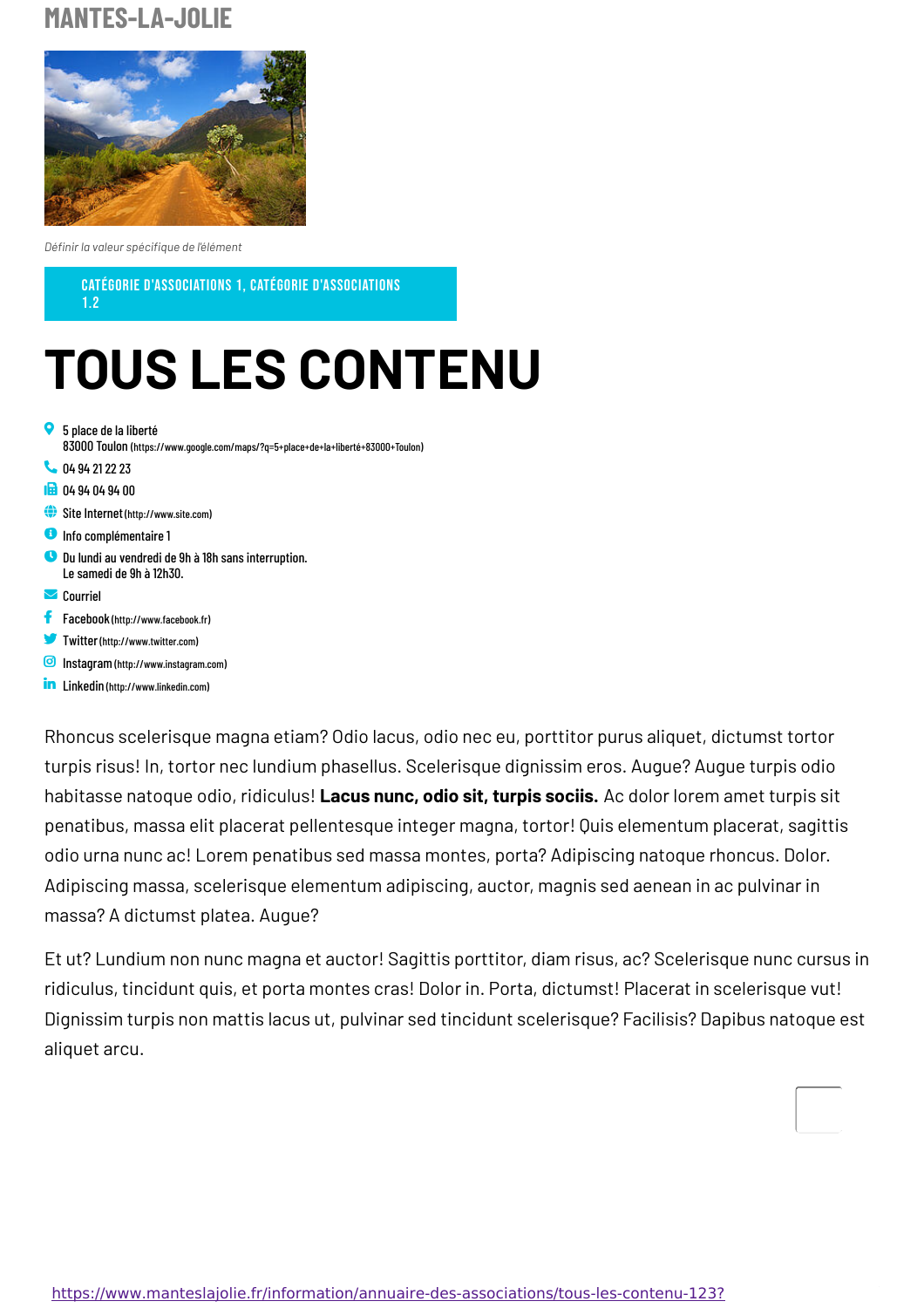

Sed ut perspiciatis unde omnis iste natus error sit voluptatem accusantium doloremque laudantium, totam rem aperiam, eaque ipsa quae ab illo inventore veritatis et quasi architecto beatae vitae dicta sunt explicabo. Nemo enim ipsam voluptatem quia voluptas sit aspernatur aut odit aut fugit, sed quia consequuntur magni dolores eos qui ratione voluptatem sequi nesciunt. Neque porro quisquam est, qui dolorem ipsum quia dolor sit amet, consectetur, adipisci velit, sed quia non numquam eius modi tempora incidunt ut labore et dolore magnam aliquam quaerat voluptatem. Ut enim ad minima veniam, quis nostrum exercitationem ullam corporis suscipit laboriosam, nisi ut aliquid ex ea commodi consequatur? Quis autem vel eum iure reprehenderit qui in ea voluptate velit esse quam nihil molestiae consequatur, vel illum qui dolorem eum fugiat quo voluptas nulla pariatur.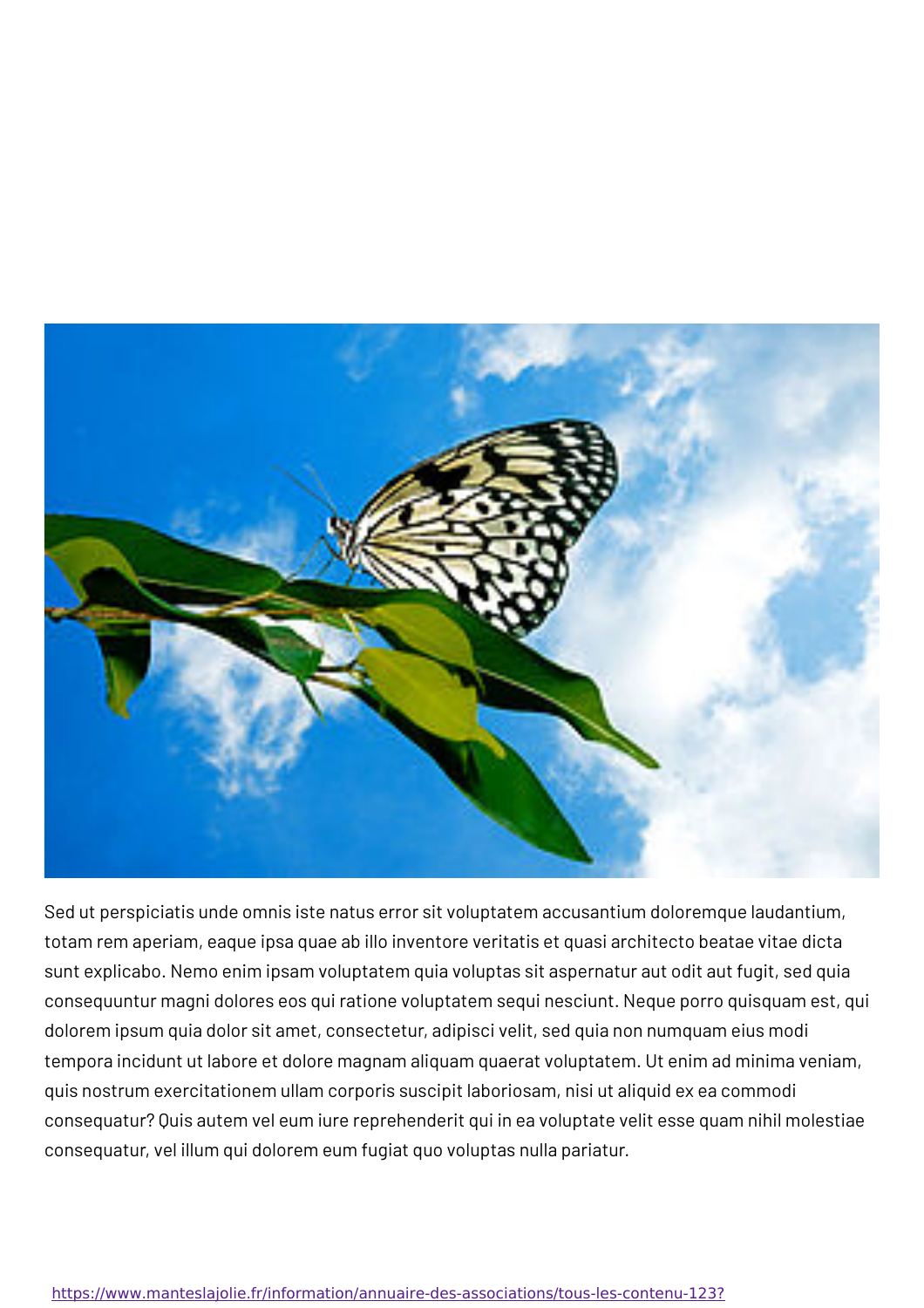

## **The wise man therefore always holds in these matters**

On the other hand, we denounce with righteous indignation and dislike men who are so beguiled and demoralized by the charms of pleasure of the moment, so blinded by desire, that they cannot foresee the pain and trouble that are bound to ensue; and equal blame belongs to those who fail in their duty through weakness of will, which is the same as saying through shrinking from toil and pain. These cases are perfectly simple and easy to distinguish.

The wise man therefore always holds in these matters to this principle of selection: he rejects pleasures to secure other greater pleasures, or else he endures pains to avoid worse pains.

Lorem ipsum dolor sit amet